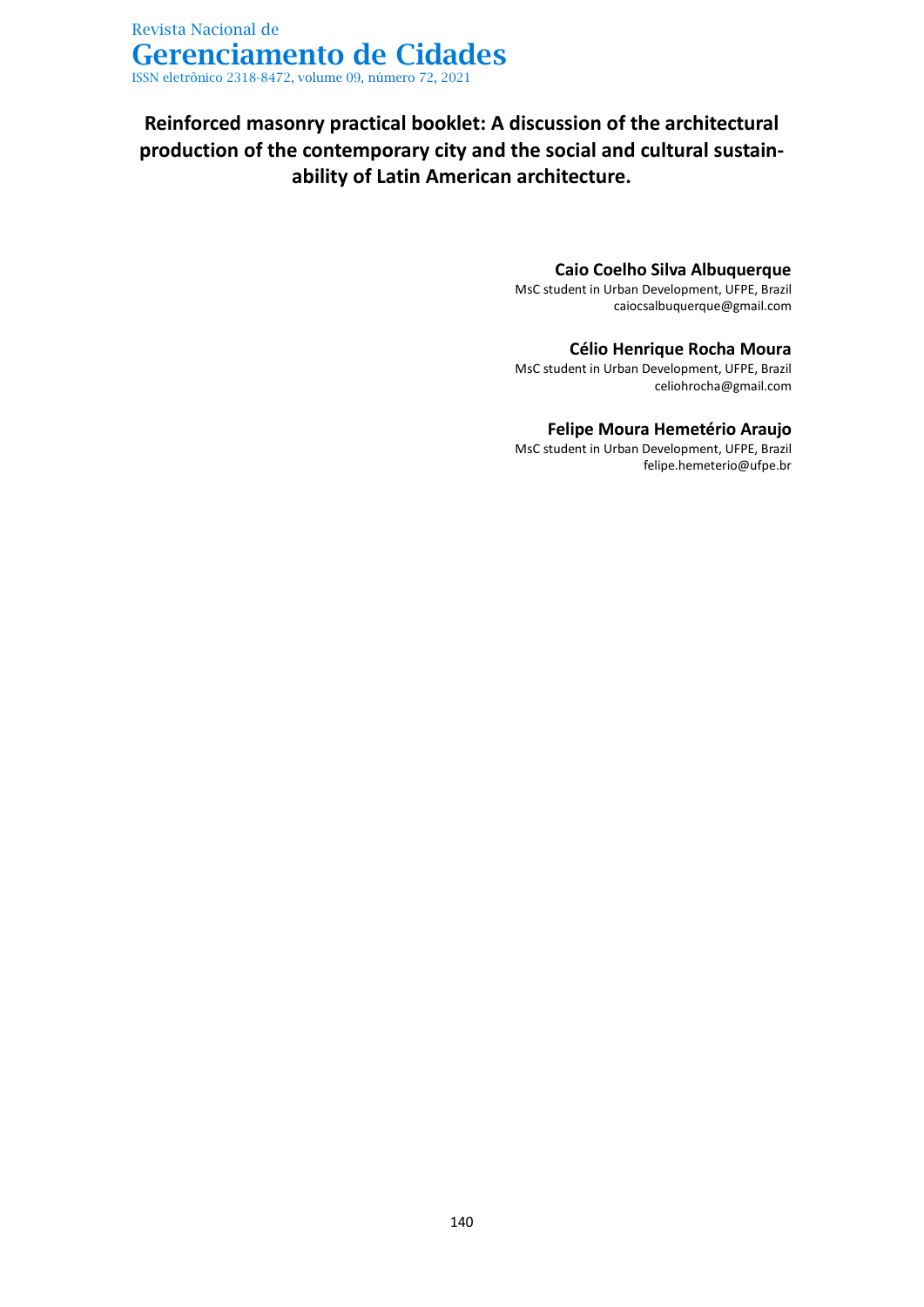ISSN eletrônico 2318-8472, volume 09, número 72, 2021

#### **SUMMARY**

The main work explains the elaboration process of a didactic booklet that details the constructive method of reinforced masonry, final product of an investigation developed by the department of Architecture and Urbanism at Universidade Federal de Pernambuco (UFPE), entitled "Alvenaria Cerâmica Armada: uma cartilha prática"<sup>1</sup>, at 2020. This article presents a discussion concerning urban sustainability, here understood not from it ecological dimension only, but also from it's social and cultural. The post-modern Productivism from the 70's decades impulses an architectural production which impacts the landscape and life quality of city's population, presenting a homogenization in what concerns architecture. Contrasting this universalized architectural movement, some notably Latin-American architectural offices, using materials and local techniques, started to answer the local demands (and international) under the sustainable directive, intending to use low cost and using resources and rejects from local site to build. Based on the practical experience at one of these offices, the Paraguayan office Gabinete de Arquitectura, it was possible to elaborate a guidebook synthesizing some precepts and building techniques in reinforced masonry, a method easily reached by the most popular layers of society. By this guidebook it is uncovered many possibilities for an architectural low cost production with both social and cultural commitments.

**KEYWORDS:** Reinforced Masonry. Sustainable Architecture. Social Sustainability.

### **1 INTRODUCTION**

During the first decades of the 21st century, different Latin American countries have seen the emergence of an architectural production that incorporates in its design and construction details a logic that is antagonistic to market standards. With a rustic appearance, unrefined finishings, and a production line on the edge of being artisanal, these works make use of raw materials available in the region or raised from the reuse of rubble, emphasizing a picturesque aesthetic. Betting on vernacular elements, sustainability, low cost and accessible labor, there is here a posture that antagonizes the universalized industrial architecture that comes from productivism in architecture.

The post-modernist phenomenon of the 1970s, pointed out by Kenneth Frampton as productivism, became even more potent at the turn of the 21st century. Through the massive repetition of techniques, typologies, forms delimited only by legislative restrictions of the urban block lot, questions begin to be asked about the real benefits of this homogenization of the urban mesh: the repetition throughout the city as well as in most urban centers around the world. Buildings of the same plasticity and criteria do not relate to the pre-existing historical and landscape heritage, leading to a saturation of visual aesthetics by redundancy (FRAMPTON, 1997).

Moreover, social segregation is promoted at the moment when buildings are marginalized by the establishment of structures and materials, tabulated by the market logic inserted in the construction industry, over those considered obsolete, measuring the artwork by the value of the product that was implemented in it (COLIN, 2013).

In this productivist logic, the Latin American city is being shaped by the reasoning of globalized production. From guardhouses and kiosks to school and hospital buildings, the same structural bodies, closures, and coatings are applied. Corporate skyscrapers boast fully glazed facades with no relation to their surroundings, and encourage artificial air conditioning, disconnecting the building from efficient and sustainable energy performance.

In response to this growing urban homogeneity, the search for regional identity as a contribution to socioeconomic and cultural development came to the fore in the discussions of the Argentine theoretical architect Marina Waisman. In the complex panorama that Latin

<sup>&</sup>lt;sup>1</sup> Reinforced Masonry Practical Booklet.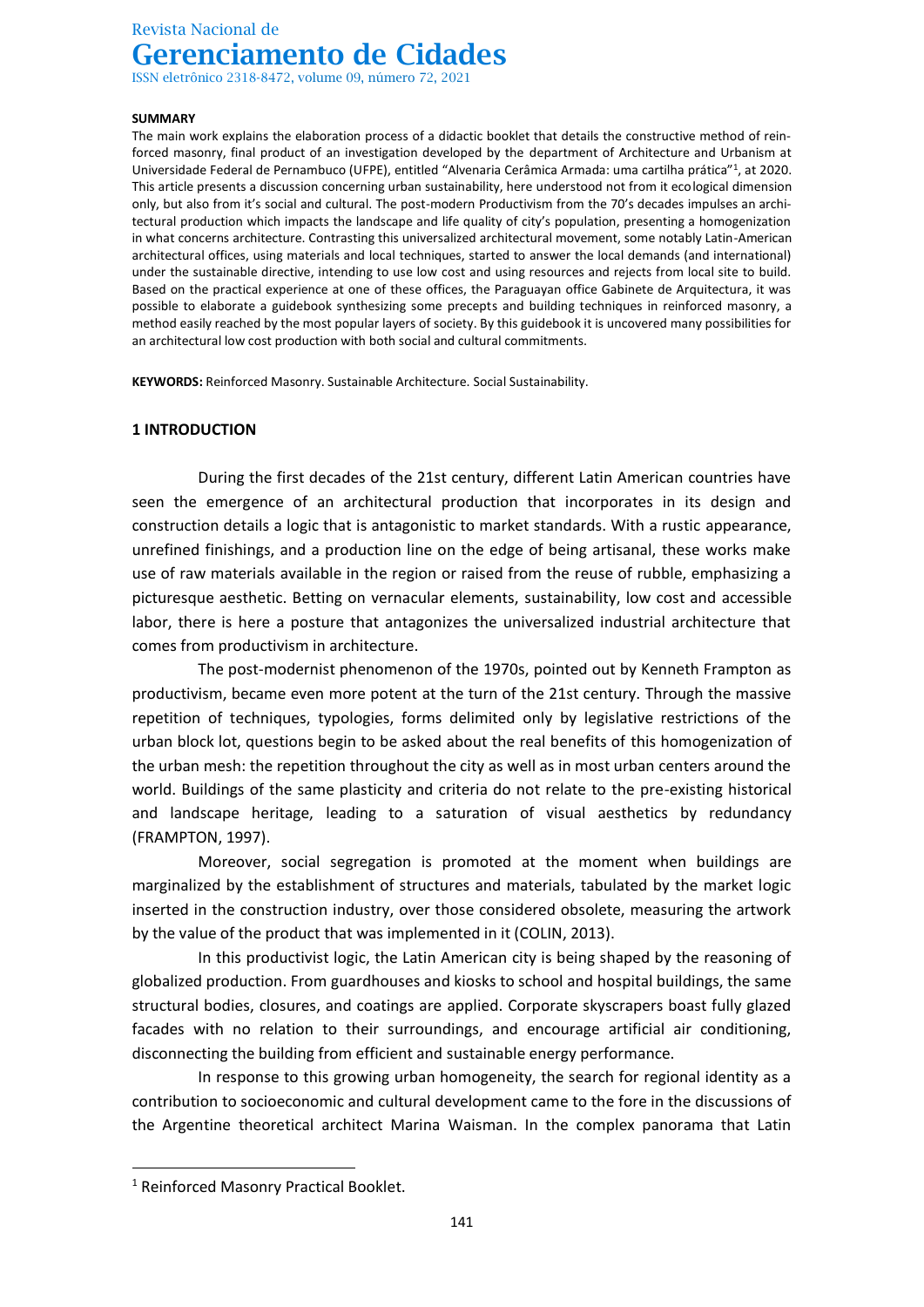ISSN eletrônico 2318-8472, volume 09, número 72, 2021

America was going through in the 1980s, a period marked by economic crisis and post-military dictatorship redemocratization processes, which further contributed to the worsening of the standardization of cities, Waisman defended the need to look at the "own" regional productions and, with them, find solutions to contemporary challenges of architecture and urbanism.

In reinterpretations of the notions of "identity,""modernity," and "postmodernity," Waisman (1990) coined the term "architecture of divergence," which suggests the development of Latin American architectural production as a result of interactions between international tendencies and local circumstances. Going Parallel to the pressure of the media and the political-economic means that tended to standardize uses and customs across the planet, a reaction that could be observed have emerged in buildings built in the twentieth century by Rafael Iglesias in Argentina; Eladio Dieste in Uruguay and Eduardo Reidy in Brazil, nations located in a part of the world considered "peripheral" (TORRES, 2015).

Setting foward to the context of the 21st century, the productivist city that distances classes and consolidates homogeneous architecture is accentuated in consonance with market logics. Therefore, opposing this model there would be an approach between the initiative of contemporary offices and Waisman's "architecture of divergence", seeking tools to counteract these productivist constructions. The two ideals highlight the heterogeneity of the Latin American context for a constructive appropriation based on local architectural concerns and the social construction of the continent, triggering the idea of architecture that "starts from its familiar search for new courses of action" (WAISMAN, 1990). This time, no now longer restricted to the post-modernist clipping of the twentieth century, it goes beyond to contemporary productions. It is through this combination of architecture and context that the Euro-Saxon power model of colonization is confronted (BORDIEU, 1993).

It is important to point out that the contestation of the post-modernist productivism that imposed this homogenization of the urban landscape through construction is inserted in the discussion field of urban sustainability, primarily would minimize the consumption of energy and other material resources by exploiting local flows and reducing the volume of waste (ACSELRAD, 1999).

In this sense, the discussion about the valorization and importance of techniques and procedures conditioned by the regional characteristics of society and culture departs for a look at one of these contemporary offices still active and that condense these good practices of sustainability and architecture. As a case study, the production and technique of Gabinete de Arquitectura is chosen, a notable Paraguayan office that introduces in its works a significant contingent of these actions in its built object.

It is discussed from the panorama of architectural production of the contemporary city, how the diffusion of knowledge of regional constructive techniques contributes to the sustainability of cities in their social and cultural dimensions, using as an example the construction in reinforced ceramic masonry, constructive technique widely diffused by the Paraguayan office. As a final product of this investigation, a material entitled "Reinforced Masonry Practical Booklet" was elaborated, which contributes to the discussion of the constructive technique in Architecture as a key element in counteracting productivism.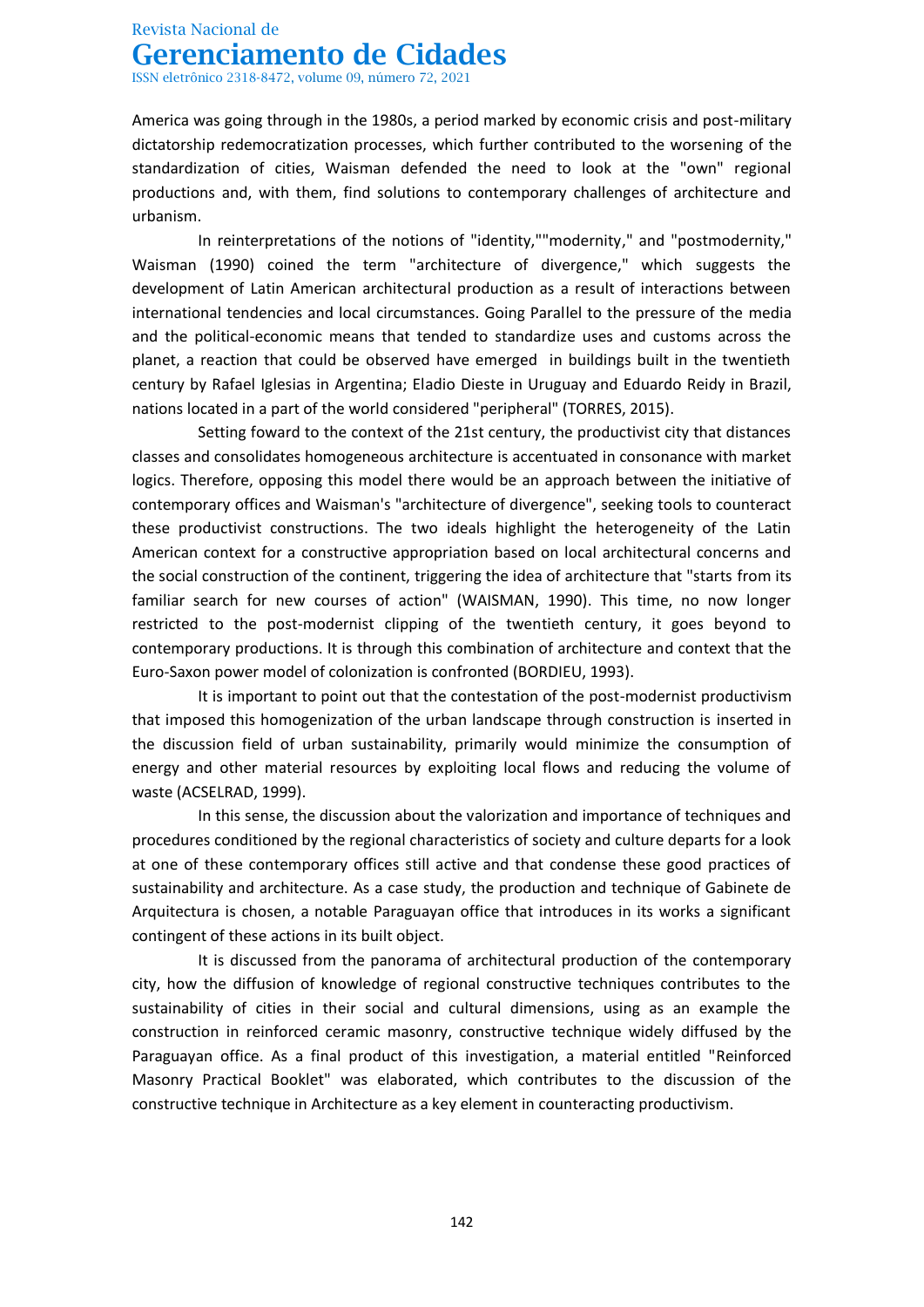### **2 OBJECTIVES**

The objective of the work then approaches the converging point of assigning a catalog of some of the different constructive modalities for reinforced ceramics which Gabinete de Arquitectura, a contemporary Paraguayan office, has been developing over the past years with the impetus of testing these constructive models in their diverse uses and systems, contributing to the knowledge dispersion of regional techniques and constructive materials, under the optic of developing sustainable cities.

### **3 BOOKLET'S CREATION METHOD**

From the Office's philosophy, it's the initiative in always testing at the construction site and reinventing itself through the use and disposition of materials have been kept in tune during the elaboration of a material oriented by pragmatism, with a more active role and in its essence practical. Solano Benítez, the office's titular architect, has an imperative posture when it comes to construction, postulating the inseparability of experimentation on the construction site to the realization of good architecture.

Therefore, it was sought to support this ideal of didactic material, a compendium with the precepts of a narrative that would make evident the manner in which this technique is carried out by the Office. Here is how the booklet format was formally chosen as the final product of the investigative work.

It is worth pointing out here that this sample does not contemplate all the constructive methods or the range of possibilities that the office also implements in its daily routine, but only the clipping of its expertise in the constructive technique discussed in question. Thus, the booklet intends to illustrate by an analytic observational method samples of some of the Office of Architecture's works, seeking to deconstruct it by parts, that is, to take each part as a part of the whole, and then reassemble the structure. At no point does the work seek to "reconstruct" one of the works in its entirety, but rather a collection of constructive models that may, or may not, condense into a whole.

As for the origin of the content, it is made clear here that it is the result, above all, of annotations that were accompanied in loco by observation and peripatetic teaching of the Architectural Office team itself, in addition to meetings in the office, with the civil engineer, the construction supervisor and the architectural team. Thus, it is necessary to understand that all the material inserted in the booklet had to be gathered and elaborated without any predecessor support material other than the experience and experiences of six months of work at the Office, where, with the scarcity of records and publications on how to make structural experiments, the need for a physical approach was crucial. For this reason, the booklet does not cover its functionalist approach to the structural calculations and predimensions, which are the next essential formal step. It is restricted to understanding how it was built and how it operates in the way it was visually presented.

### **4 SUSTAINABLE ARCHITECTURAL PRODUCTION THROUGH REINFORCED MASONRY**

The growth of new questions that are under discussion in the contemporary scenario regarding civil construction and the management of its resources (and waste) is remarkable.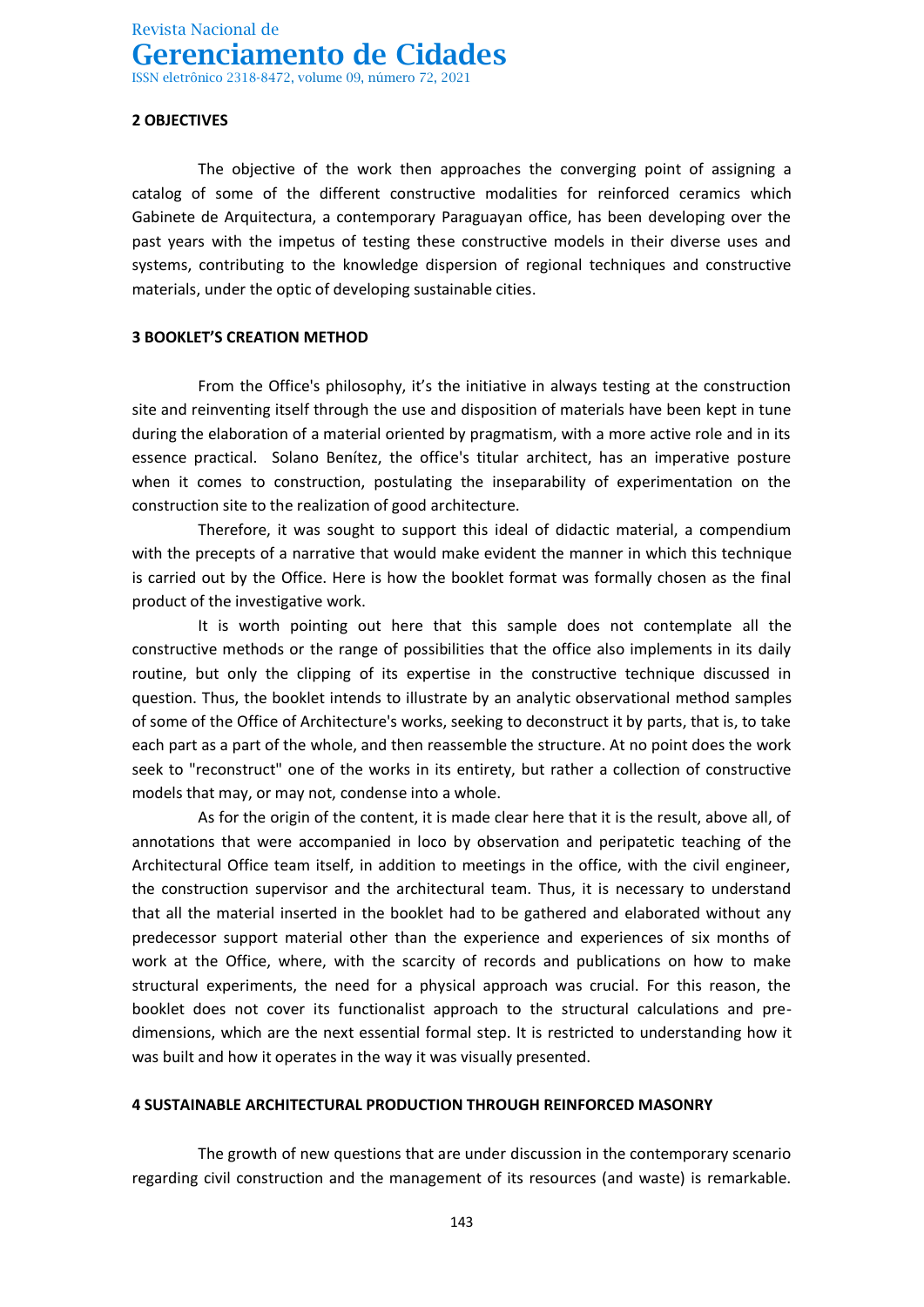ISSN eletrônico 2318-8472, volume 09, número 72, 2021

Seen now from viewpoint of a portion of the population that the standard construction market has barely touched. This portion, with lower purchasing power and purchases, ends up not being contemplated, either because they are unaware of the value of the professional or because of the cost of quality and salubrious construction.

In 2015, in a survey conducted in 177 municipalities of different Brazilian regions with more than 2400 interviews, by the partnership of CAU/BR (Architecture and Urbanism Council) and the newspaper Datafolha, pointed quantitatively to where is the presence of the qualified professional in construction in Brazil, in particular the architect, as well as the justifications for the choices, professional attributions, mapping of opinions, etc. The survey points out that in the Northeast region there's a disparity between 7.12% of a group adopting a technically qualified professional and 92.90% of the population who adopts the master builders and bricklayers as unique professionals. The use of materials is another aggravating factor, either due to lack, surplus or waste (CAU/BR, 2015).

This civilian shortage in the dissemination of skilled technicians is not restricted to Brazil alone, this deficit is widespread throughout South America, especially in countries with lower GDP and HDI, in which the poorest regions of the continent are located, as is the case of the Brazilian northeast in relation to the south/southeast, vestiges of a colonial past of compulsory extraction of primary resources, segregationist policies of land ownership and racial hierarchies that have created a social abyss difficult to repair.

In these regions we have the public authorities limited to investing in decent social housing that meets the needs of a family, with the cost of the work and its implementation (ANAGNOST, 2016). Taking in apex the estese of the Venice Biennale, known as the most important architecture event in the world whose 2016 edition, having as its director the Pritzker Architecture Prize winner Alejandro Aravena, it was set up postulating these inquiries about how to reach this needy portion with a sufficient architecture, there gathering different architectural offices that work with the possible conditions for the deferred locality, the use of materials already available there and densely used now under a more rational optics, logistics increase, and mainly, to whom it is built.

> We would like to learn from architectures that, despite scarcity of means, intensify what is available instead of complaining about what is lacking. We would like to understand what design tools are needed to subvert the forces that privilege individual gain over collective benefit, in short We for Just Me. We would like to know about cases that resist reductionism and oversimplification and don't give up on architecture's mission to penetrate the mystery of the human condition. We are interested in how architecture can introduce a broader notion of profit: design as added value, rather than as an extra cost or a shortcut to equality (ARAVENA, 2016)1.

The choice for Reinforced Ceramic Masonry is guided in much by this moment of convergence, having one of the offices participating in the Biennale and contemplating all the discussion justifies in the technique, the Gabinete de Arquitectura. According to Camerín (2016) The professional praxis and research carried out by Solano Benítez with Gabinete de Arquitectura resulted in a singular, extraordinary and poetic work that goes beyond the apparent simplicity of a material as popular and universal as brick. There is no doubt that the budget limitations, the precariousness of the materials, and the low specialization of the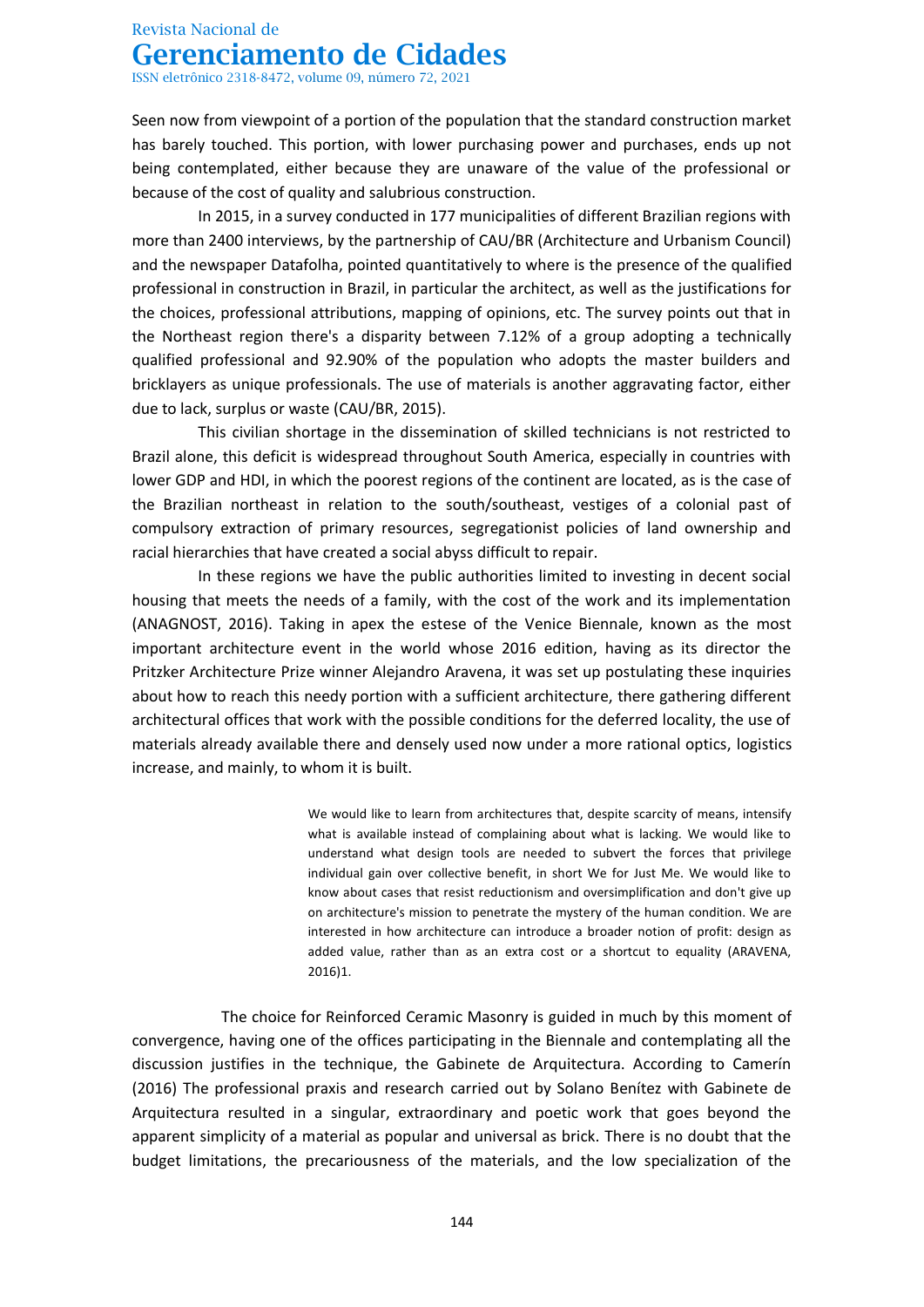ISSN eletrônico 2318-8472, volume 09, número 72, 2021

workmanship are inversely proportional to the inventiveness of the technical solutions, the quality of the compositional operations, and the expressiveness of the forms.

> A healthy architecture cannot be produced without a rational and economical use of building materials. I am even speaking of architecture as art at its highest level. In the last analysis there is no essential difference between the economic and the moral. The moral leads us to the final conquest of Man and for this conquest a rational and respectful use of nature's resources is indispensable. This is the meaning of the word economic: careful, and therefore profound, use of the possibilities of nature. This is why the search is justified for those forms that conform most closely to what we do to the laws that govern matter, taking into account also that it is man who must work on this matter, elaborate it (TORRECILLAS, 1996, p. 28).

Therefore, this is a theme that cannot come fortuitously dissociated from the social question or even discussed by tautology, i.e., architecture by itself, after all, it would then be worth presenting any other construction technologies perhaps more effective in the aesthetic or utilitarian parameters of architecture.

The sustainability discussed here is intrinsically related, therefore, to the economic and social sustainability of construction resources and access to materials for the execution of architectural works. Thinking about urban sustainability requires reflection on the construction model of buildings that shape the site and the landscape. Acselrad (1999) complements this by stating that:

> In order to reduce the entropic impact of urban practices, technologies that save space, matter and energy and recycle materials should be adopted. The idea of energetic efficiency is intended to extend the scope of economic rationality (ACSELRAD, 1999, p. 82).

The final product of this research, which corresponds to a practical primer on construction methods using reinforced ceramic masonry, will be discussed below, seeking to systematize and synthesize sustainable construction processes that use local, accessible, and reusable resources.

### **CREATING 'CARTILHA PRÁTICA: CERÂMICA ARMADA'**

Concerning the booklet, it is initially highlighted the contribution of two studies, whose support guided the elaboration of this product, being them *Taipa,* by *Acácio Gil Borsoi (1963)* and *Roteiro para se construir no Nordeste,* by *Armando de Holanda(1976)*. Although dated, being literature from the first decades of the second half of the twentieth century, these remain in a timeless didactic where it is noted that the narrative is still preserved in more recent materials.

In a fluid narrative, explaining directives to be followed for the subject in question and its particularities, being the Northeast and its specific type of climate, wind direction, temperature, and materials used, Armando de Holanda summarizes in his book a series of architectural actions that teach the "good occupation" of the house in these Northeastern conformities (Figure 1):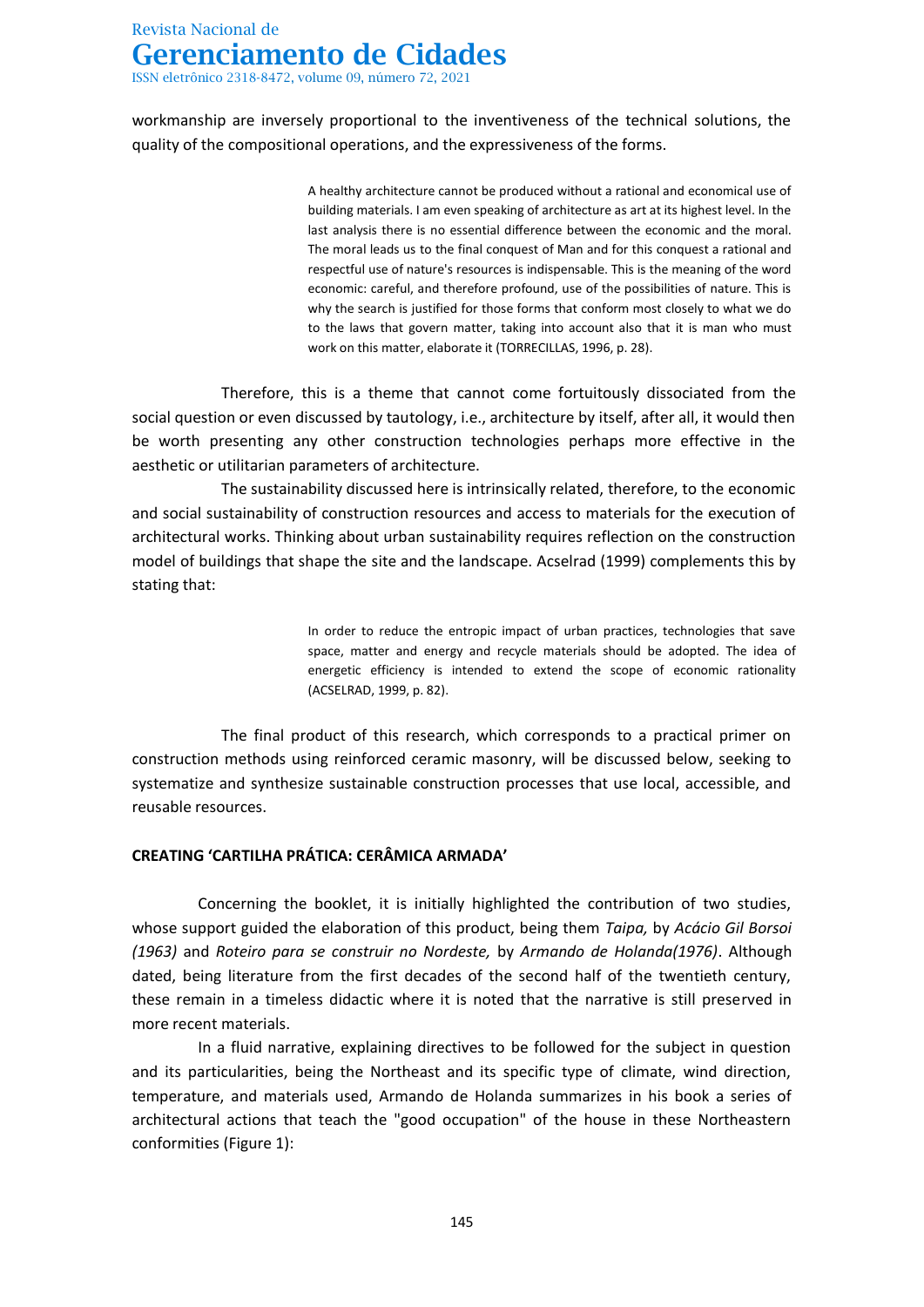**Figure 1 - Excerpt from the book** *Roteiro para Construir no nordeste***, Sketches and text complement each other in a didactic narrative about intervention with cobogó.**



Source: Roteiro para construir no Nordeste (HOLANDA, 1976, p.19)

Associated with the tutorial are the sketches elaborated by Armando de Holanda that elucidate the textual part and complement it in a simplified and assertive manner. These sketches denote the power of the image in teaching, detached from the technical need for drawing and yet being legible and palpable in a lay language, as the popular saying goes, "A picture is worth a thousand words.

The unpretentious way and the fact that it proposes a didactic language to a target audience, were the reasons why Armando de Holanda's Script was chosen as reference material for the "Cartilha Prática" prepared as a result of this research, since one of the missions is precisely to have this spirit of an easily absorbed practical material.

In parallel, Taipa by Acácio Gil Borsoi establishes, in stages, the construction of prefabricated buildings for residential use, through the experience obtained from the development of the project in the community of Cajueiro Seco, in Pernambuco. In an excerpt written in the introduction of the book Taipa, having stating that:

> Our proposal is to rationalize and prefabricate one of the oldest construction processes in the world, which in Brazil still represents, even today, the construction system that translates the knowledge of more than half of the Brazilian population. By verifying that these social groups [low-income communities] have no knowledge beyond that which results from their own needs, within their reality, from their craft knowledge and from the use of their own hands, it was possible for us to develop the work. The system was conceived in two parts: Fabrication and Assembly. The manufacturing represented an industrial line, where the wood would be shredded in the right dimensions, assembled on tables and fixed to each other in the interlacing, by means of staplers, and finally treated and immunized. (BORSOI, 1963, p.4)

As seen above, we have the importance of works that seek to denote and cover as much as possible the existence of construction technology that are nothing more than "hereditary" processes, so to speak, but now being aggregated under a new view and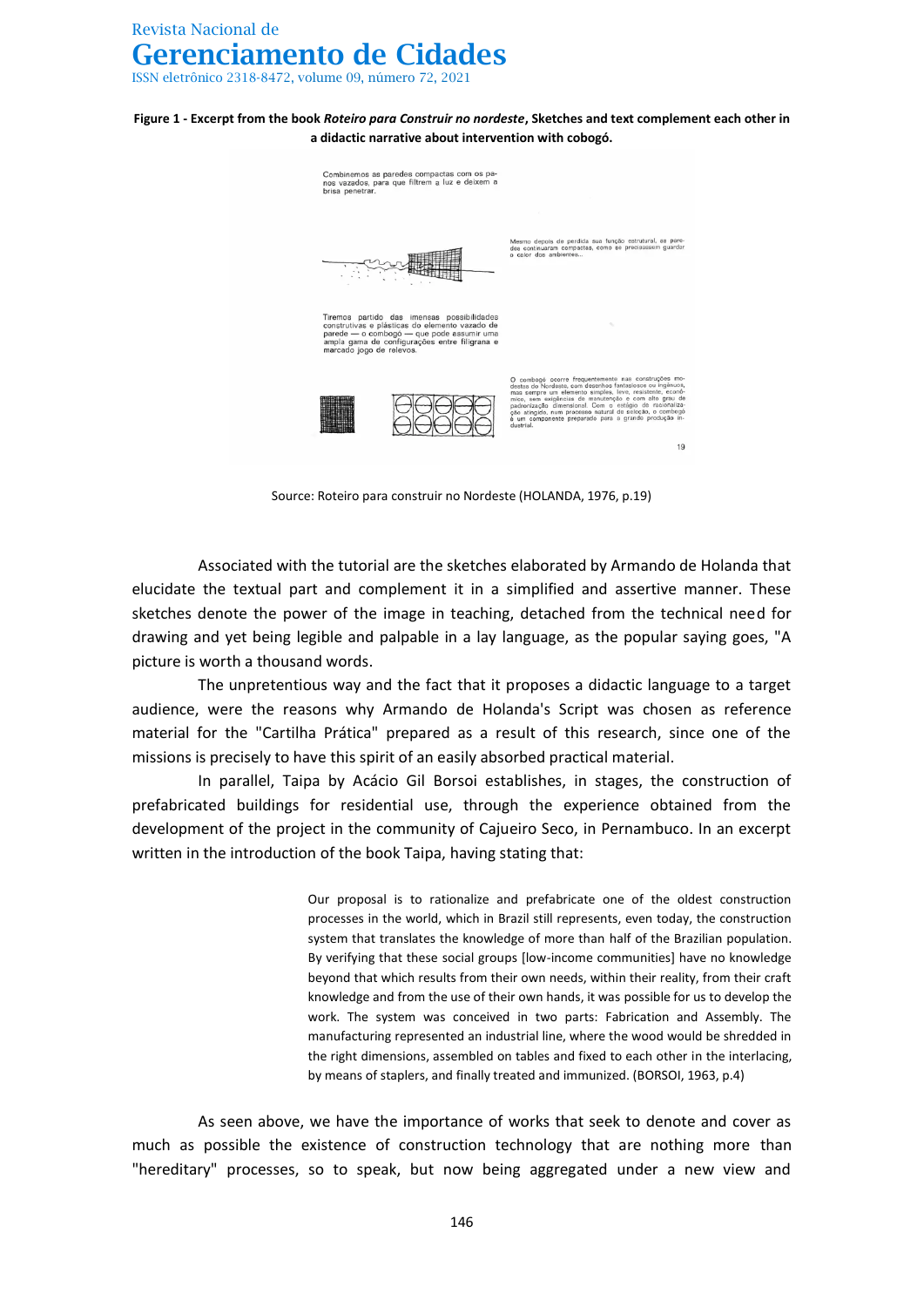rearrangement, making them accessible to those who want to explore them. In this, we have well established a practical guide to construction, presenting photographic record, technical drawings, isometries, and textual part with comments (Figure 2):



**Figure 2- pages fromTaipa's booklet, Borsoi**

Source: images taken from the book, edition by the authors.

Unlike Borsoi's work, which has as its driving premise to educate and empower communities with a possibility of qualitative self-construction, the booklet that is the product of this research does not seek to establish a modular and closed proposal for reinforced masonry construction, but rather to create a collection of possibilities by the method of reinforced ceramics, in an attempt to demystify the process and thus allowing it to initiate tests and trials in 1:1 scales.

The booklet was developed with the intention of having a simple reading, consciously visual and with an objective textual production, seeking in this way to become sufficiently legible and of direct understanding. It highlights the materiality through visual and descriptive interface, according to the principles of Universal Design, that is, the creation of products and environments whose aesthetics and usability are offered to everyone in a replicable way, regardless of age, ability or status.

Thus, after choosing the way to guide the information in the booklet, and better saying, its design, the next step was to select what and how the material would be included, in what way to structure the construction types that the Gabinete de Arquitectura had in its collection. The chosen alternative was to start with the functional requirement to categorize the samples. In this way, it was sought to list fundamental elements that were repeated in the office's works in a very characteristic resolution, such as the walls, ceiling, floor, pillar, shell, and panel. Having often in its repertoire more than one form for the execution of the system,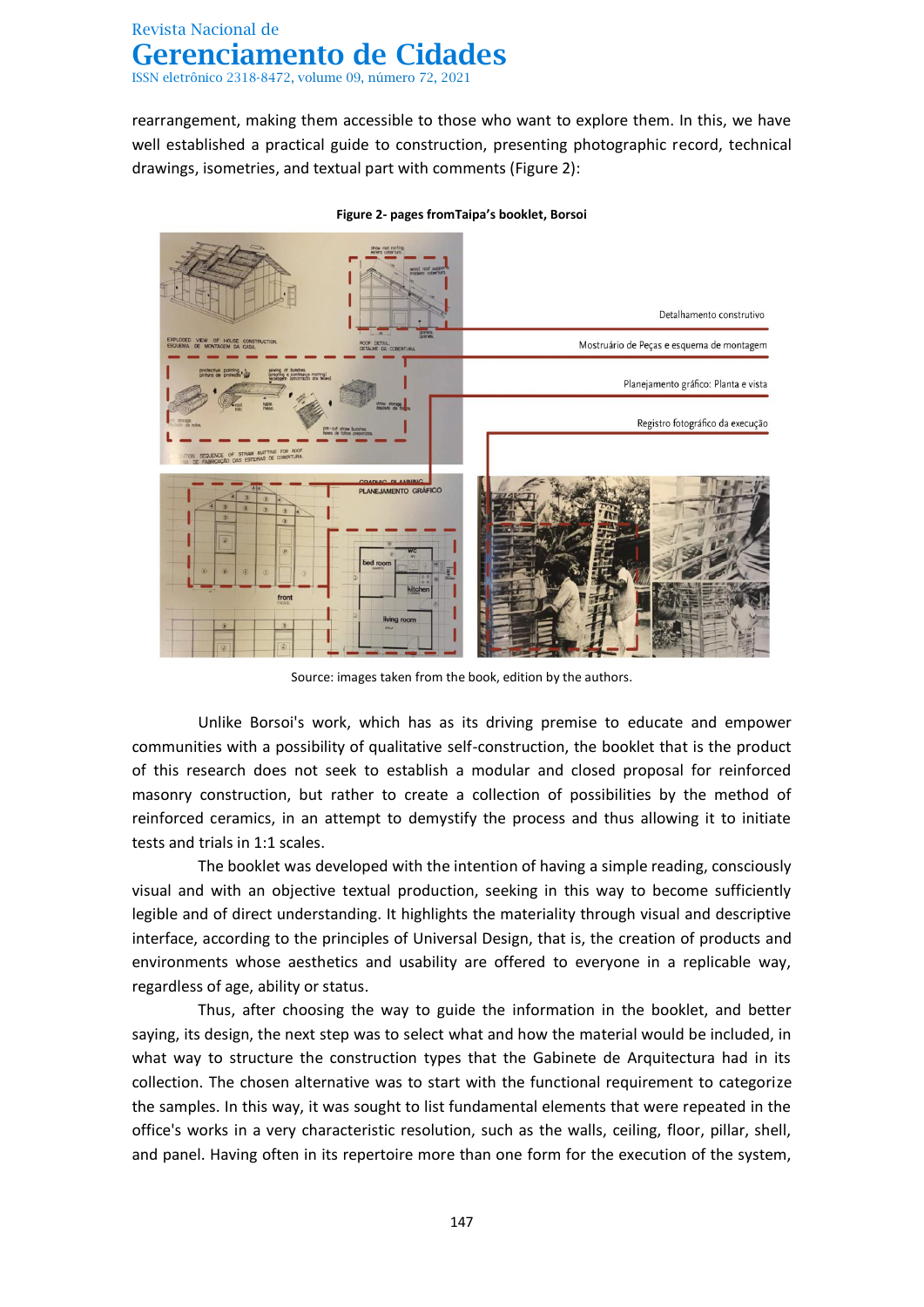such as more than one type of reinforced ceramic wall, it opted to choose only one for each type of structure.

Next, it was attempted to establish a systematic division of the booklet program's, presenting two models of constructive mode with the technique, by formwork, and by prefabrication, cataloging the means of execution of the above mentioned systems according to the way the Office builds them on site. Thus, wall, floor, ceiling and shell were established as formwork elements, while the panel and pillar belonged to prefabrication (Figure 3).

| SUMARIO                  |    |
|--------------------------|----|
|                          |    |
| Introdução               | 04 |
| Especificações           | 06 |
| Seção 1 - Cofragem       | 08 |
| Parede                   | 08 |
| Piso                     | 10 |
| Teto                     | 12 |
| Casca                    | 14 |
| Seção 2 - Pré-fabricados | 16 |
| Pilar                    | 16 |
| Painel                   | 18 |
|                          |    |

### **Figure3- Booklet's Summary**  $\frac{1}{2}$

Source: Authors' personal collection.

Although less usual, the terminology of formwork was chosen to denominate the assembly by molds or shapes for a semantic reason, in view of the approximation of the term to its equivalent in the Castilian language "encofrado", a word etymologically biased towards the sense of "to put in vaults", to enclose, chosen here to contrast with the sense of "to give form", "to mold" that its synonyms suggest, since these values seem to be more associated with concrete construction and its state of liquid matter, which in turn suggests spreading out depending on how the geometry of the form will be.

As didactic material, it was also important to add in the prelude of the booklet, what would be the different materials to be considered for the tests and systems for the manufacture of reinforced ceramics, brick, steel and mortar, as well as the presence of guiding instruments as support to have a reference, being these graphic scale and human scale.

Once the content and the logical structure of the elements included in the primer were denoted, all that remained was to build an identity that could be repeated in each model.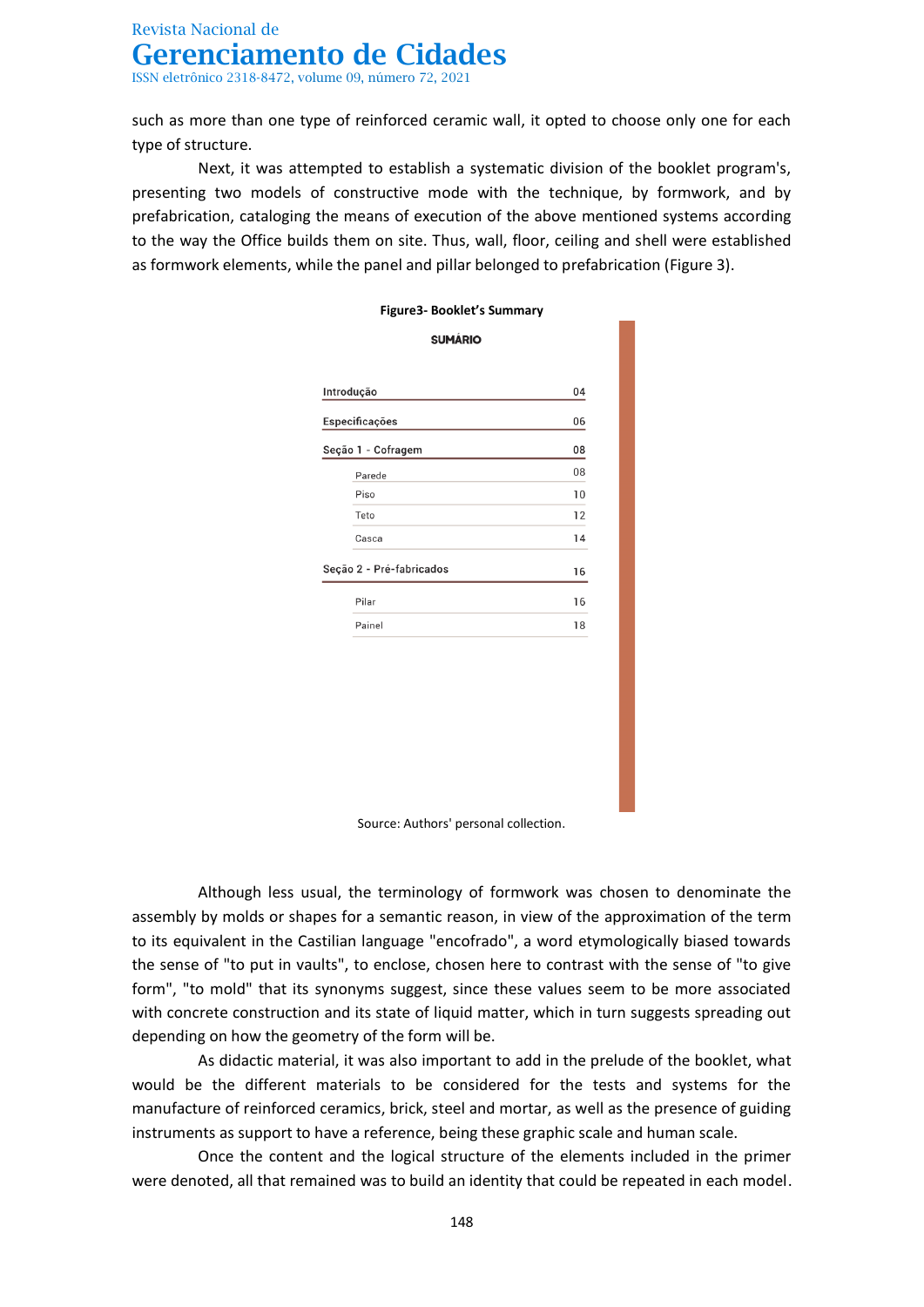In this way, each topic consisted of three steps, which were: photographic record, technical drawings and sketches, the latter supported with comments establishing a step-by-step guide (Figure 4).



**Figure 4 – Arrange exampleof a systematic composition page.**

Source: Authors' personal collection.

### **5 CONCLUSION**

Throughout the research and foundational process for this work, facing and becoming aware of what the technique of reinforced ceramic faced and how it made its way through time, it is fair to place it in a high hierarchical position as a constructive model for Latin architecture.

It is because it goes beyond cultural appreciation, the Latin identification with the clay element and it's population access, that the reinforced masonry also goes to a tectonic revolution intrinsically associated with the economic and sustainable discourse, in view of an American scenario in which building with quality and with the available resources is a differential desired by many. However, either due to lack of expertise or by sticking to the commonplace, there are still barriers to be overcome until a large portion of society has access to quality housing. We point out here that this quality in living goes beyond plastic expression; it is related to health when it comes to salubrity, or comfort when the merit is ventilation, acoustics, and temperature.

The discussion undertaken here and the Booklet as a final product does not cut out or investigate these questions in depth, nor does it try to solve this vast field of opportunities and challenges brought about by the world order and its reflections on each continent. However, as a booklet and by the essence of the Pernambuco school of architecture, which